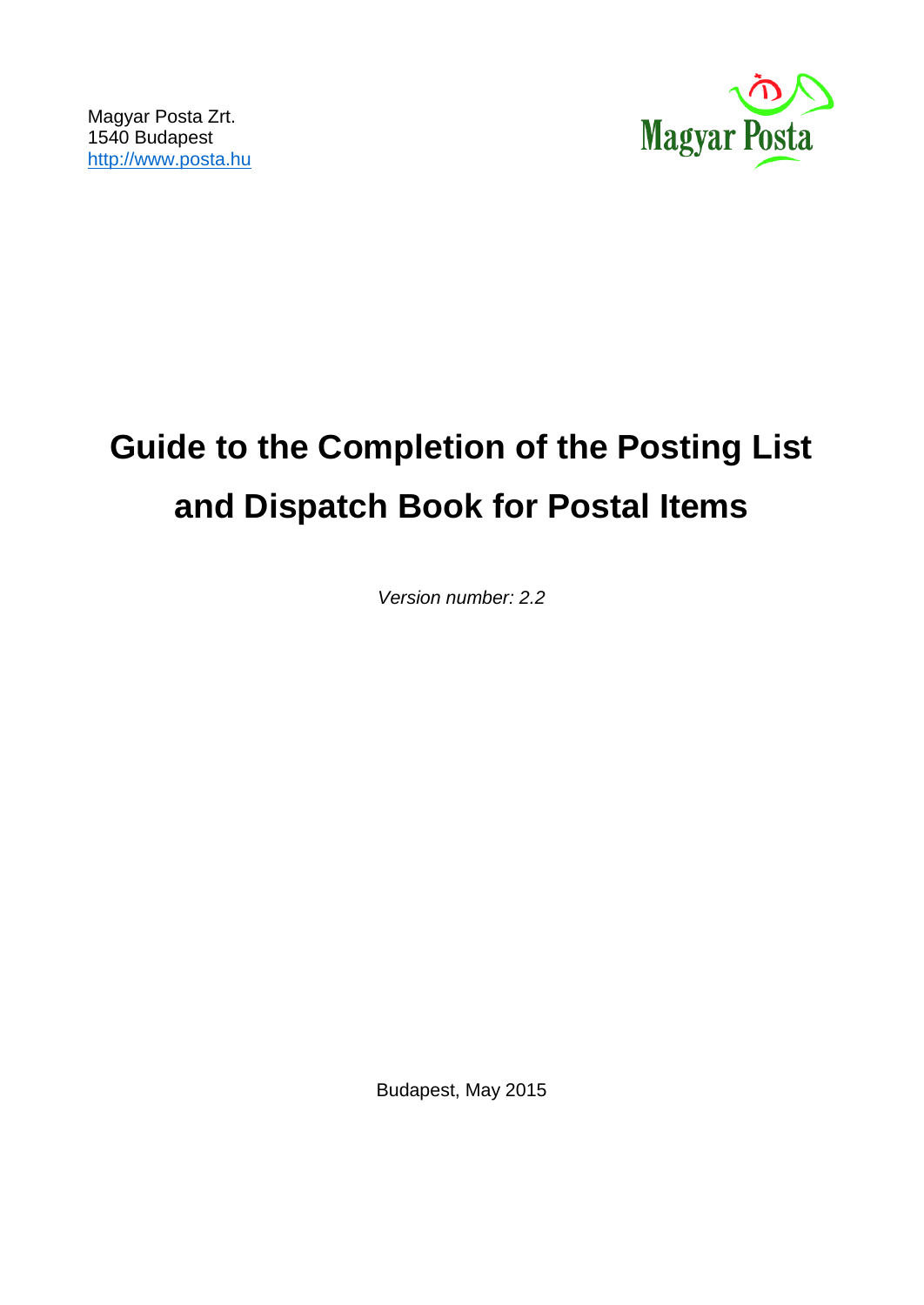

### Dear Customer,

Magyar Posta Zrt. provides its customers with the printed forms "Posting List for Postal Items" and "Dispatch Book for Postal Items" with the data content prescribed by Act CLIX of 2012 on postal services. The posting list/dispatch book forms are available at post offices.

The accurate and correct completion of the posting list/dispatch book is in the joint interest of Magyar Posta and its customers. A correctly completed posting list/dispatch book aids the fast processing of mail at the counter on the one hand and on the other provides the basis for accurate accounting and invoicing between Magyar Posta and its customers.

In this Guide a summary is provided on all the information needed for the correct completion of the posting list/dispatch book. The first section of the Guide contains general information about the use and completion of the posting list/dispatch book irrespective of the service used. The second section presents specific information for each product group and type of item. The third section describes the abbreviations to be used for the different types of items and for the additional and supplementary services used, while the fourth section provides information on handling discrepancies and irregularities, and issuing duplicates. The fifth section gives Magyar Posta Zrt.'s contact details where further information can be requested about the posting list/dispatch book and the use of postal services.

Magyar Posta reserves the right to amend the information given in the current version of this Completion Guide.

We hope that this Guide will help make dispatching postal item easier for you.

Magyar Posta Zrt.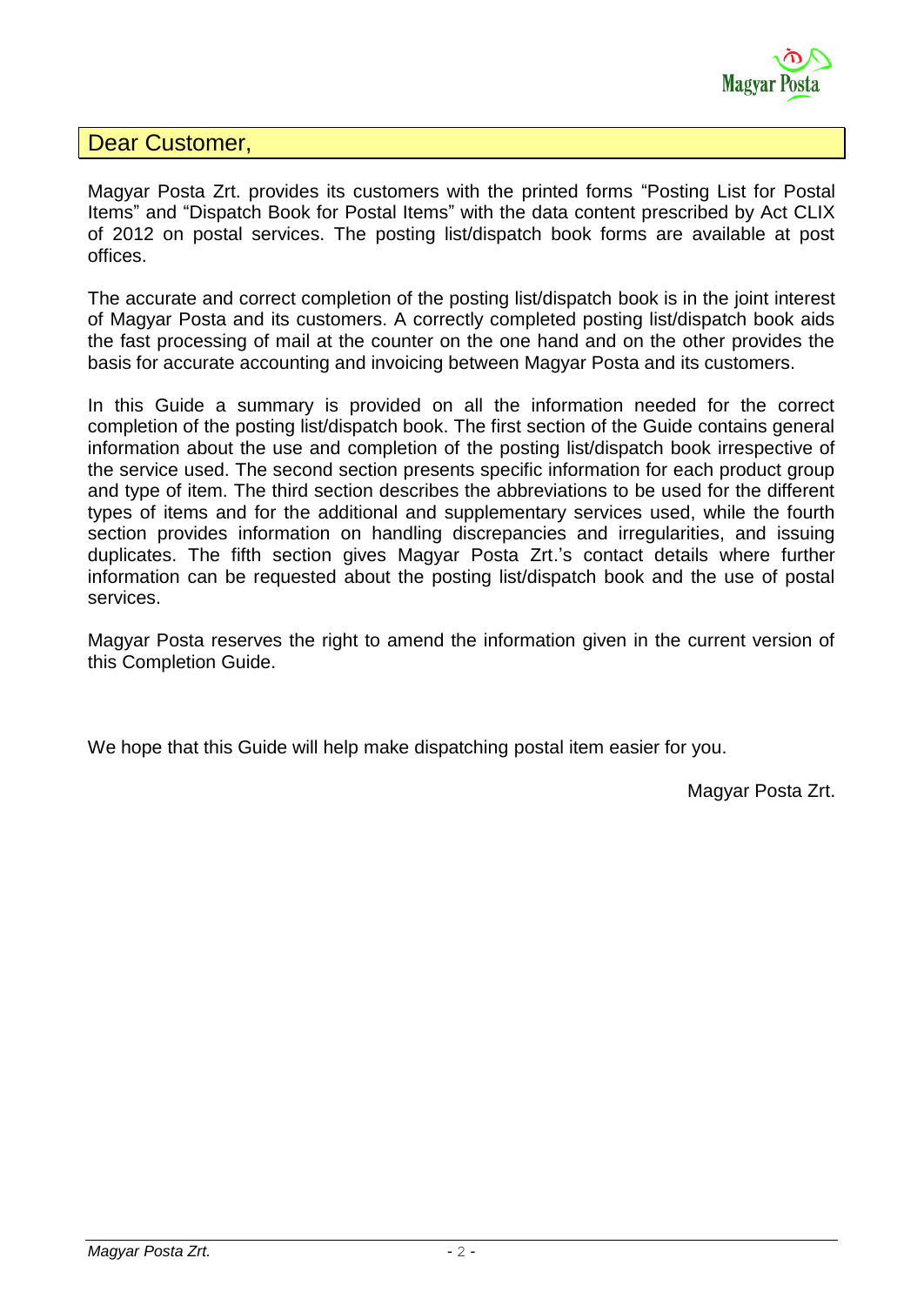

## **1. General information**

#### **1.1. Presenting the posting list and the dispatch book**

All customers may use the posting list and the dispatch book. Senders in a contractual relationship with Magyar Posta Zrt. (hereinafter referred to as "Magyar Posta") for posting item by postage on credit, postage franking machine or international direct letter (hereinafter referred to as "contractual sender") must use a dispatch book or posting list for dispatching item in accordance with the provisions of their contract.

We primarily recommend the posting list to customers who occasionally dispatch a large amount of item at the same time. The dispatch book is recommended for users who dispatch item in a large quantity on a daily basis.

The printed form "Posting List for Postal Items" is a postal form intended for the simultaneous dispatch of several (registered) items. One of its advantages is that there is no need to complete a dispatch receipt individually for each registered letter-mail item to be sent. Our non-contractual customers may dispatch their item using a posting list at all postal service outlets (except the National Logistics Centre and the International Office of Exchange). If you are a contractual customer (e.g. using a franking machine or postage on credit), you may dispatch your mail items included in the posting list at the postal acceptance point(s) and the designated acceptance counter listed in your contract.

You may prepare the posting list form by computer and print it yourself or have it printed, but its format and the order and headings of the columns must be identical to that used by Magyar Posta. The following text must appear at the bottom of the posting list: *"A szerződésre a 2012. évi CLIX. törvény és a 335/2012. (XII. 4.) Korm. rendelet rendelkezései az irányadók. Az általános szerződési feltételek elérhetősége: postai szolgáltatóhelyek, www.posta.hu"* (The provisions of Act CLIX of 2012 and Government Decree 335/2012 of 4 December 2012 apply to the contract. The general terms and conditions can be accessed at postal service points and www.posta.hu.) We cannot accept posting lists with insufficient data content or with the wrong format.

The forms "Dispatch Book for Postal Items" are sold as retail goods in post offices. The data content of the dispatch book is identical with that of the posting list, and the dispatch book is the equivalent of sheets of posting lists bound in a book format. The information provided in this Guide with regard to the posting list also applies to the use of the dispatch book and the available options for dispatch. The dispatch book of contractual customers must be validated prior to its first use by the signature of the head or representative of the acceptance point and a date stamp.

To facilitate mailing activity by computer, there is an option to use our electronic posting list service. Information about this service is available through the means of contact listed in the fifth section of this Guide.

#### **1.2. Use of the posting list and dispatch book**

Letter-mail items and logistics items (international postal parcel, Európa+ parcel, Posta Business Pakk product family, EMS express mail items) must be entered in separate posting lists/dispatch books. The posting list used for posting international direct letters may not have other types of item entered in it. Within the logistics items a separate posting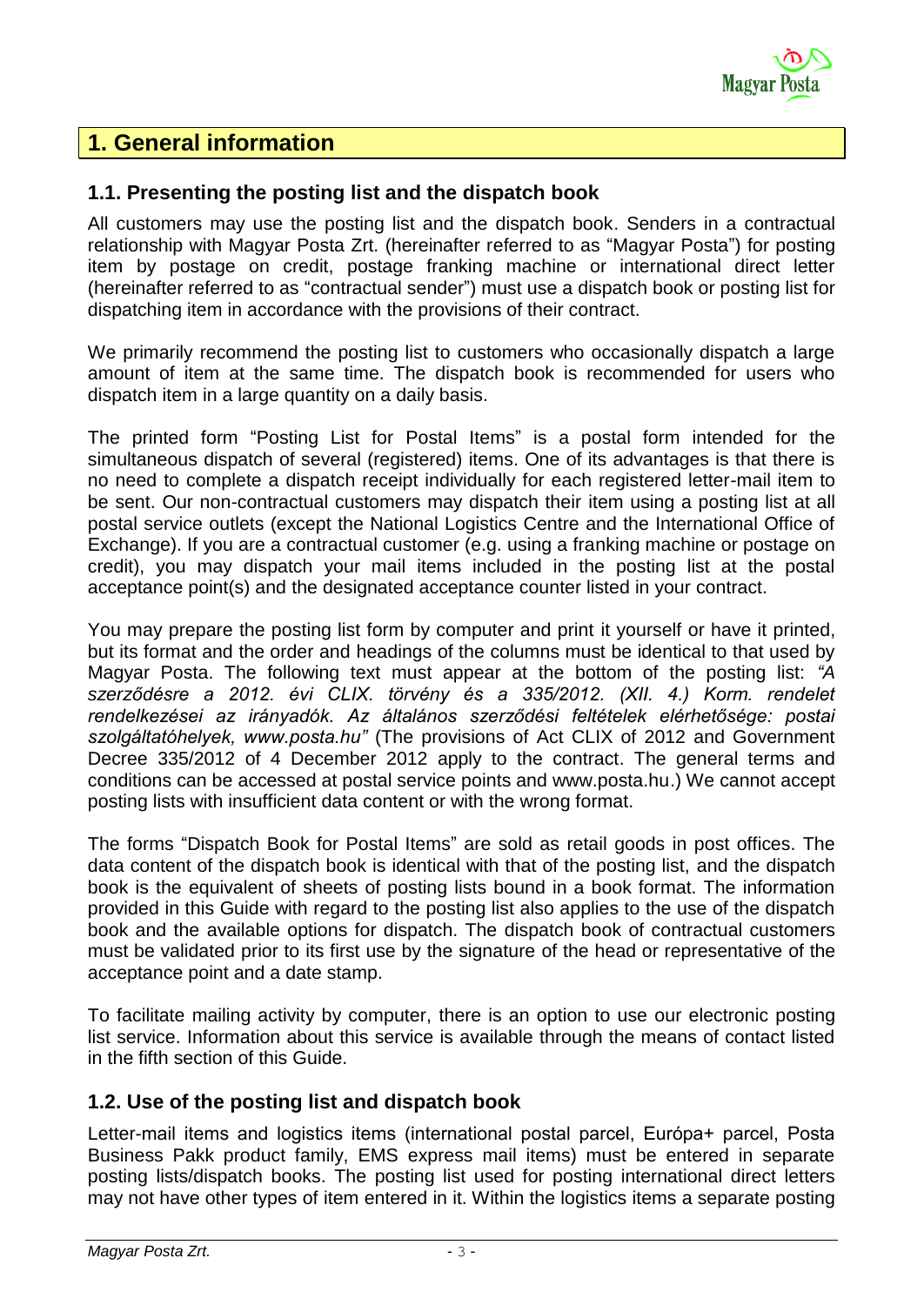list/dispatch book must be used for the Posta Business Pakk product family and for EMS express mail items.

When posting at a postal outlet, usually one copy of the posting list/dispatch book must be kept. If the item identifiers are affixed to the mail items by the sender/customer, the posting list form must be kept in duplicate. The original copy will go to the acceptance point and the other will be kept by the sender.

Customers using a postage franking machine are required to have a dispatch book kept in one copy for each machine separately to dispatch their mail.

If posting at the National Logistics Centre, the posting list/dispatch book must be kept in duplicate.

If posting at the International Office of Exchange, the posting list/dispatch book must usually be kept in one copy. Other cases than this are described in the contracts signed with customers.

Please use a separate page (or separate pages) of the dispatch book for every mailing. An exception is contractual customers whose registered items are supplied with item identifiers by the postal clerk at the time of acceptance. If the postal clerk adheres the item identifiers onto the registered mail items at the time of acceptance, a duplicate of the dispatch book is only necessary for items sent with postage on credit or items franked by a postage franking machine. For non-contractual senders a duplicate of a posting list is subject to a charge.

Our acceptance points acknowledge the acceptance of mail items in the posting list/dispatch book. Please note that at certain computerised acceptance points (IPN post offices and the National Logistics Centre), acceptance is acknowledged differently on a posting list attachment printed by the computer system and handed over to the sender appended to the original posting list containing the correct posting data acknowledged by Magyar Posta.

If you are not a contractual sender and keep your posting list/dispatch book in one copy, you may use our posting list duplicate service on the conditions described under point 4.2. Both our contractual and non-contractual senders may request a duplicate to be issued.

### **1.3. General information on completion**

Please complete the posting list/dispatch book paying attention to the following:

- Please use blue or black ink (ballpoint pen or typewriter) or black ink for computer printing to complete the posting list/dispatch book.
- Please write your name or for corporate mailing the company name, and correspondence or postal address (home address or address of business premises) together with the postcode at the top (header) of the posting list/dispatch book in the section "Sender's name and address" ("Feladó (neve, címe)").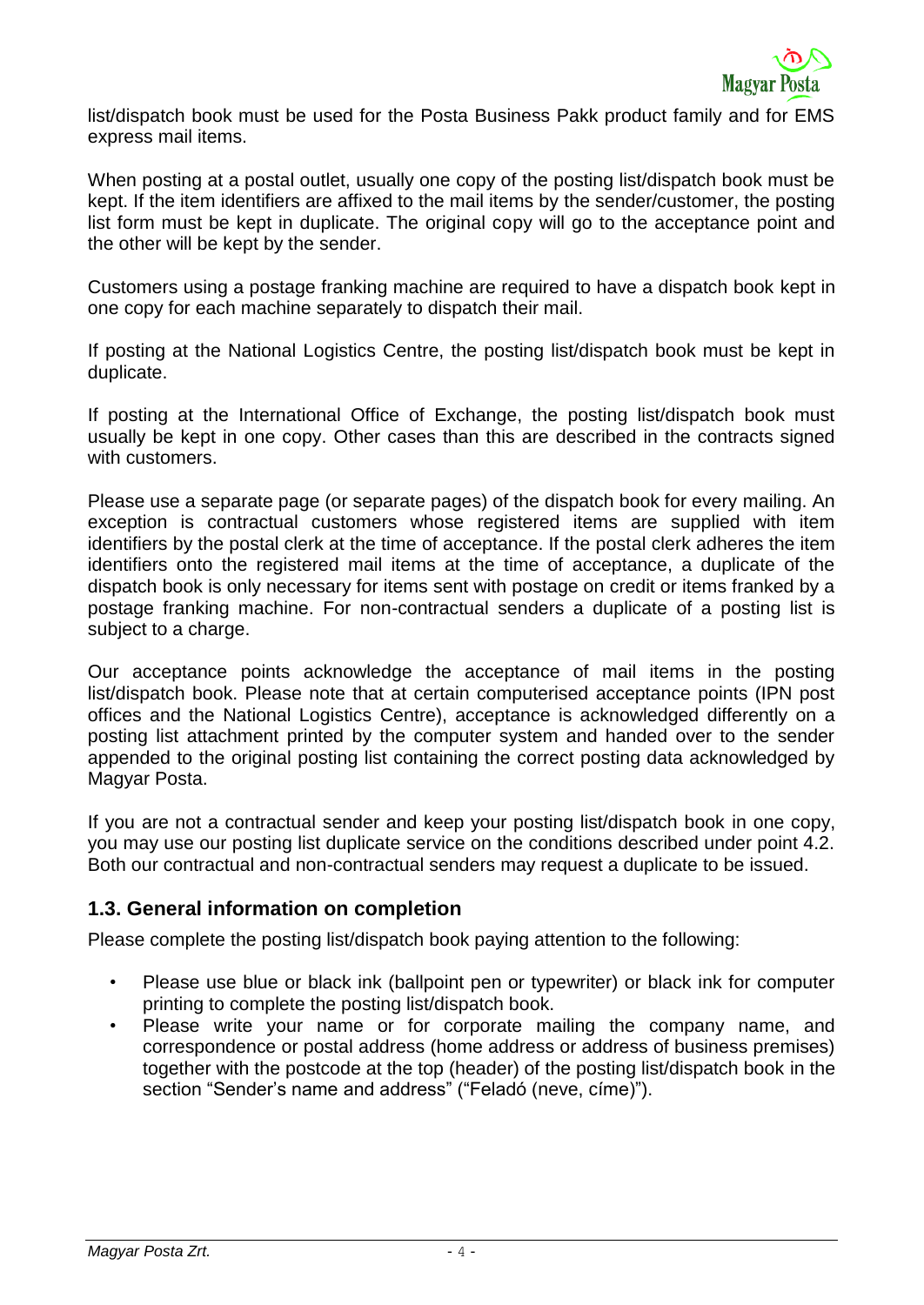- If you are a contractual sender, give the agreement identifier featured in your contract (or the identifier specified by Magyar Posta of individual accounting units based on separate accounting under customer contracts signed with Magyar Posta) in the "Agreement Identifier" ("Megállapodás azonosító") section.
- If you are a contractual sender, enter the 8-digit number specified by Magyar Posta to identify a contractual customer issuing or receiving a separate invoice in Magyar Posta's SAP system in the "Customer Code" ("Vevőkód") section.
- Please always complete the "Agreement Identifier" and "Customer Code" data accurately using the content specified by Magyar Posta as these constitute the basic information for invoicing. If you have more than one agreement identifier, please pay particular attention to featuring the correct identifier for each mailing, thus preventing potential invoice complaints arising from providing inaccurate data.
- In the section "Number of Inspection Report(s)" ("Bevizsgálási jegyzőkönyv(ek) száma") please provide the permit number issued on the Inspection Report verifying suitability for automated processing for mail items subject to the obligation of postal inspection.
- Also in the header, please indicate the date of posting ("Dátum") and, if a postage franking machine is used, the starting and ending readings ("Bérm.gép kezdőállása" and "Bérm.gép záróállása" respectively) of the franking machine counter (e.g. 123456-124789) in order to enable Magyar Posta to check the fees paid by the franking machine.
- In the "Method of Payment" ("Fizetési mód") section the following words can be given: in cash ("készpénzzel"), by bank transfer ("átutalással").

Please separate mail items by type in the posting list/dispatch book. Separate letter-mail items into letters and postcards/picture postcards, and logistics products into international postal parcels, Európa+ parcels, Posta Business Pakk parcels, and EMS express mail items. Please also add up the postage fees by type of mail item. Letter-mail and logistics products as well as international direct letters should be entered in separate posting lists/dispatch books.

- Entries in the posting list/dispatch book must be made in groups: first registered items sent with the insurance service; then registered items sent without the insurance service, followed by ordinary letter-mail items. Both registered and ordinary mail items should start with domestic items, followed by international items. In each group where the priority service is available, first indicate items sent with this special method of handling.
- Before posting you will have the opportunity to correct any data entered erroneously in the posting list/dispatch book. Do this by striking through with a horizontal line the data you wish to correct (ensuring that the original information is still legible) and write the correct data in the section. Please verify any deletions and corrections made to the posting list/dispatch book with your signature next to the change. Please do not use correction fluid to make changes.
- Please also note the item identifier on any delivery after payment receipt, advice of delivery receipt or customs declaration form to go with the item – except if the item identifier is adhered to the item by the postal clerk.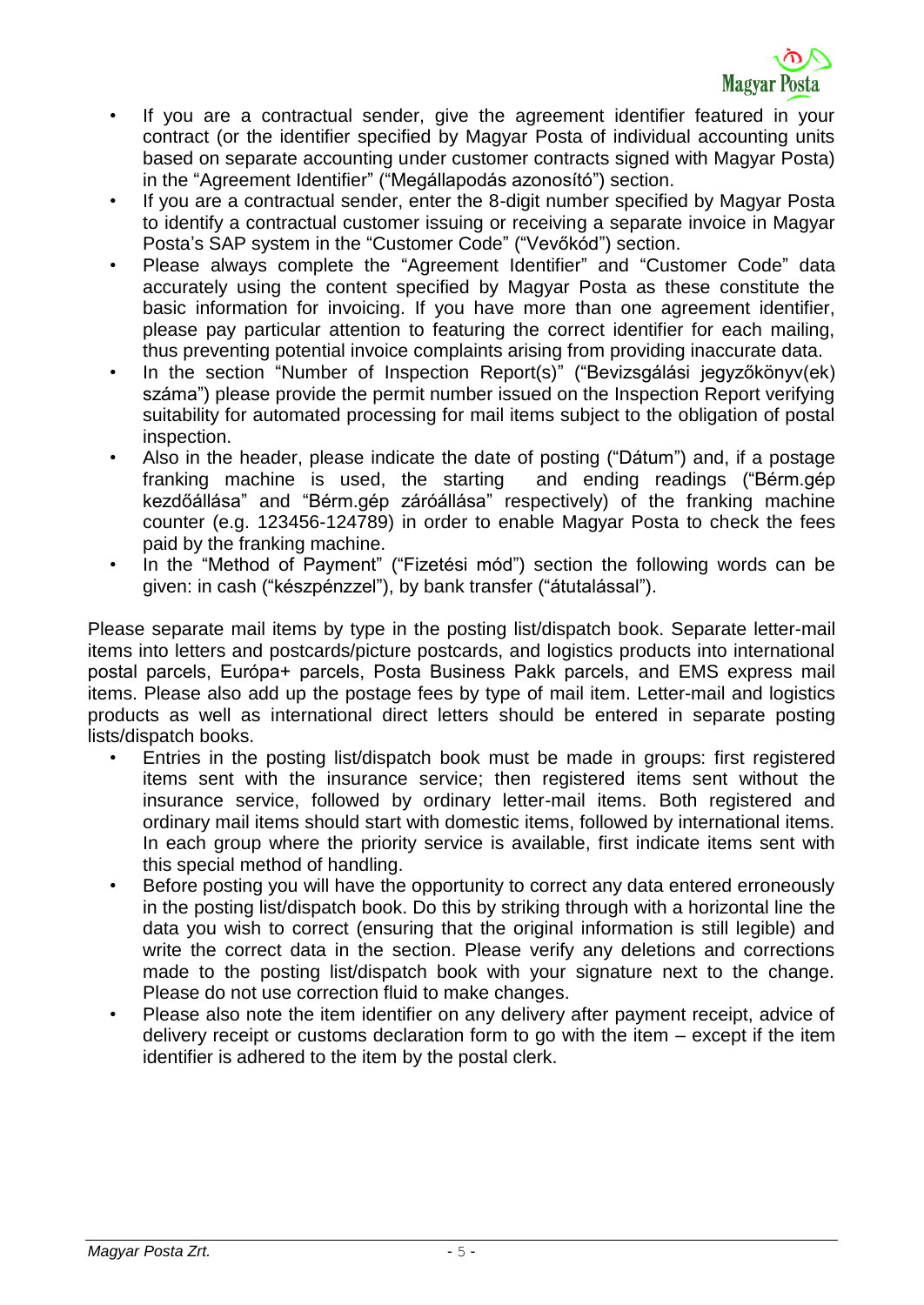# **2. Completion Guide by type of mail item and product group**

Detailed information about each product group and type of mail item is given below. The Guide has been compiled by product type to help you find the necessary information quickly and easily even if you only wish to post one type of mail item. Please give the necessary data in the posting list/dispatch book in accordance with the guide to completion below in order to facilitate uniform and accurate handling.

#### **2.1. Letter-mail items**

A sample posting list for dispatching letter-mail items is given in Annexes 1/a and 1/b.

### **2.1.1. Registered letter-mail items**

Please enter mail items in the posting list one in each line in ascending order based on the item identifiers, starting with the domestic items and continuing with international items.

- Column 1 serves to indicate the sequential number of the entered items, starting with 1 and continuously ascending.
- Column 2 is where the item identifier must be entered or, if you were given a two- or three-part identifier label by Magyar Posta, the identifier label's smaller part must be adhered (with a two-part label the item identifier may be written on the duplicate by hand).
- In columns 3 to 5 details of the addressee's address must be given. In column 4 the destination town's postcode or, for international items, the name of the country must be entered. Please use the country names featured in our Country Guide publication to indicate the name of the destination country [\(http://www.posta.hu/level/level\\_kulfoldre/orszaglapok\)](http://www.posta.hu/level/level_kulfoldre/orszaglapok). Column 5 is for providing the destination address (name of town), further address details (name of street, road, square, etc. and house number) as well as any additional address details (staircase number, floor and door or flat number).
- In column 6 (weight) the mail item's weight measured to the gram must be entered and for standard letters the marking "SZ". For insured mail items the weight must always be entered measured to the gram.
- The mail group's suitability for automated processing must be entered in column 7 with an "X" where appropriate. This mark may only be entered in column 7 if a valid inspection report (permit) has been issued for the mail item and the section "Number of Inspection Report(s)" has been completed in the form's header section.
- Column 8 is for entering the mail item's value (in HUF) if the insurance additional service is used.
- Column 9 is for indicating the amount (in HUF) to be collected upon delivery when the delivery after payment service or cash on delivery service is used. For international letter-mail items (including international direct letters) the cash on delivery amount must be entered in the currency given in the Country Guide [\(http://www.posta.hu/level/level\\_kulfoldre/orszaglapok\)](http://www.posta.hu/level/level_kulfoldre/orszaglapok).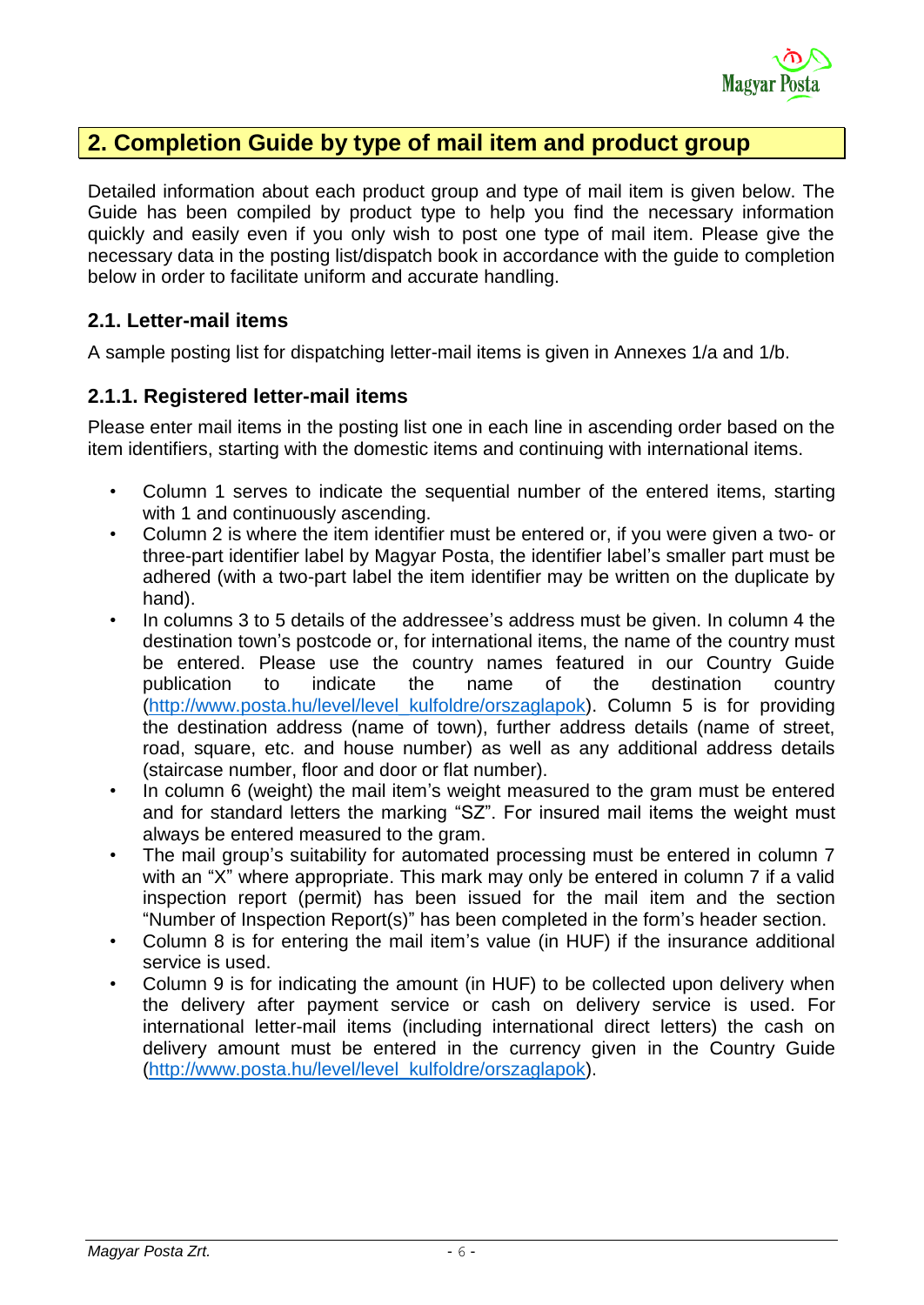- The mail item's full postage fee must be entered in column 10.
- In column 11 the type of mail and the additional services used must be indicated using the abbreviations listed in the tables in the third section. For official documents the "AJL" (registered) additional service marking does not have to be indicated.

After entering the last item, please draw a line across the posting list beneath it and add up the sums entered in column 10 (postage fees).

#### **2.1.2. Ordinary letter-mail items**

When domestic and international (non-registered) letter-mail items are posted, the mail items should be given in the posting list grouped separately by weight category and by other services used, giving the exact number of items for each, listing first the domestic and then the international items.

In the posting list first the priority letter-mail items should be recorded for each type of mail item.

Within domestic ordinary letter-mail items, please enter in separate lines ordinary letters, postcards and picture postcards, and contractual discount direct mail (KDM) grouped by weight category and by other services used.

For international mail, enter in separate lines and by weight category mail items addressed to European countries and Outside Europe separated into ordinary letters, postcards and picture postcards (separating priority and non-priority mail), as well as FLEXI Priority Business Letters and FLEXI Ordinary Business Letters. For international direct mail (IDM) and international direct letter, mail items must be entered in separate lines and by weight category, separated by destination country (separating priority and non-priority mail for products where applicable).

- Column 1 does not have to be completed for ordinary letter-mail items.
- The type of mail item must be entered in column 2:
	- Domestic ordinary letter-mail
		- $\triangleright$  priority letter (elsőbbségi levél),
		- non-priority letter (nem elsőbbségi levél),
		- $\triangleright$  priority postcard and picture postcard (elsőbbségi levelezőlap és képes levelezőlap),
		- non-priority postcard and picture postcard (nem elsőbbségi levelezőlap és képes levelezőlap),
		- contractual discount direct mail (KDM) (szerződéses, kedvezményes díjú címzett reklámküldemény (KDM))
		- International ordinary letter-mail
			- priority letter to European countries (elsőbbségi levél Európai országokba),
			- priority letter to Outside Europe (elsőbbségi levél Egyéb külföldre),
			- non-priority letter to European countries (nem elsőbbségi levél Európai országokba),
			- non-priority letter to Outside Europe (nem elsőbbségi levél Egyéb külföldre),
			- $\triangleright$  priority postcard and picture postcard to European countries (elsőbbségi levelezőlap és képes levelezőlap Európai országokba),
			- priority postcard and picture postcard to Outside Europe (elsőbbségi levelezőlap és képes levelezőlap Egyéb külföldre),
			- non-priority postcard and picture postcard to European countries (nem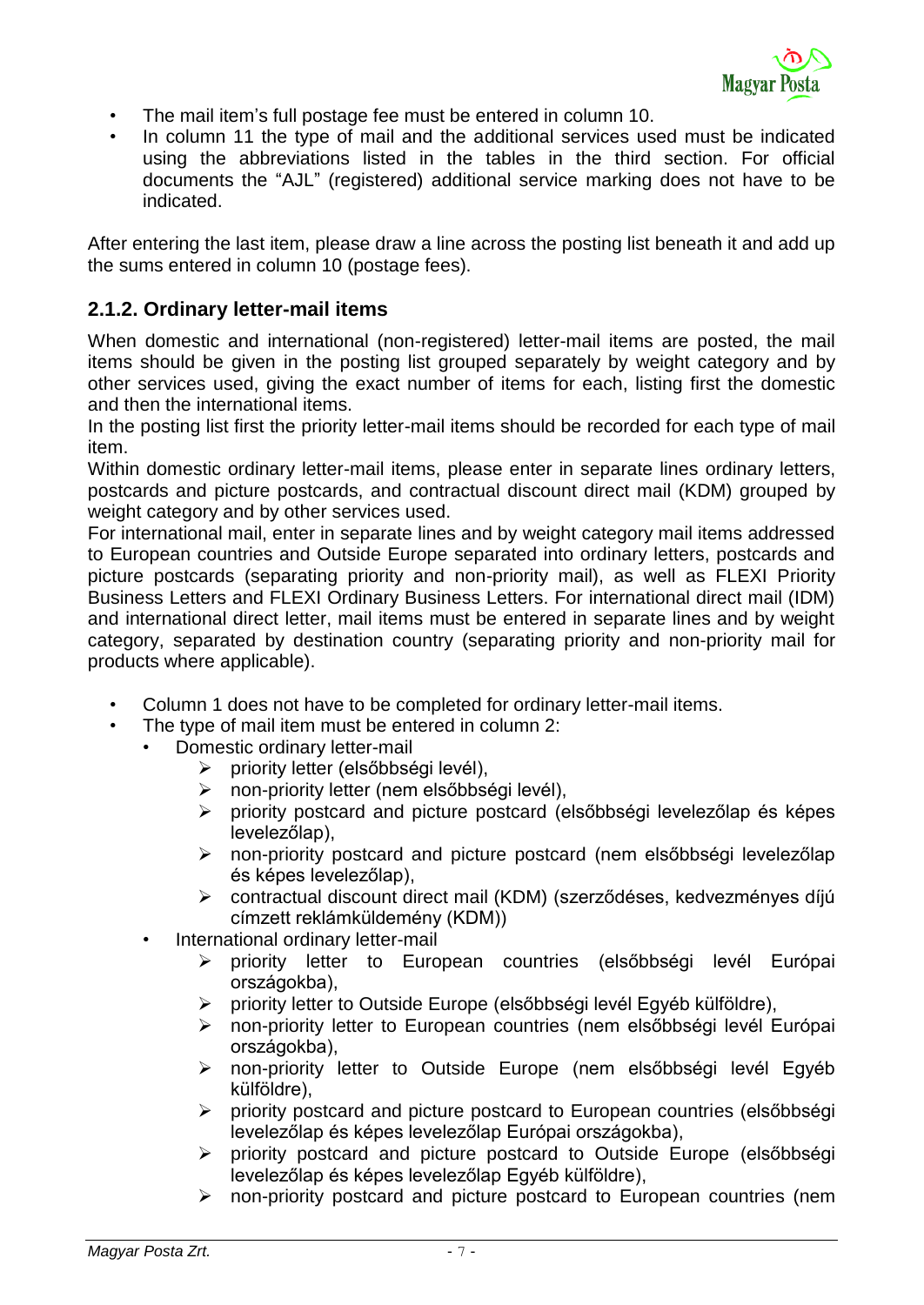elsőbbségi levelezőlap és képes levelezőlap Európai országokba),

- non-priority postcard and picture postcard to Outside Europe (nem elsőbbségi levelezőlap és képes levelezőlap Egyéb külföldre),
- priority M sack to European countries (elsőbbségi M zsák Európai országokba),
- priority M sack to Outside Europe (elsőbbségi M zsák Egyéb külföldre),
- non-priority M sack to European countries (nem elsőbbségi M zsák Európai országokba),
- non-priority M sack to Outside Europe (nem elsőbbségi M zsák Egyéb külföldre),
- Flexi Priority Business letter to European countries (Flexi Elsőbbségi Üzleti levél Európai országokba),
- Flexi Priority Business letter to Outside Europe (Flexi Elsőbbségi Üzleti levél Egyéb külföldre),
- Flexi Ordinary Business letter to European countries, (Flexi Normál Üzleti levél Európai országokba),
- Flexi Ordinary Business letter to Outside Europe (Flexi Normál Üzleti levél Egyéb külföldre),
- IDM International direct mail (IDM Nemzetközi címzett reklám küldemény),
- priority international direct letter (elsőbbségi nemzetközi direkt levél),
- non-priority international direct letter (nem elsőbbségi nemzetközi direkt levél).
- The number of mail items for dispatch must be entered in column 3.
- Columns 4 and 5 do not have to be completed for ordinary letter-mail items, except for international direct mail (IDM) and international direct letter, for which the name of the destination country must be entered in column 4. Please use the country names featured in our Country Guide publication to indicate the name of the destination country [\(http://www.posta.hu/level/level\\_kulfoldre/orszaglapok\)](http://www.posta.hu/level/level_kulfoldre/orszaglapok).
- In column 6 (weight) the tariff chart's corresponding weight categories must be entered as the mail items' weight. For standard letters the marking "SZ" needs to be used, and the mail items' weight measured in grams does not need to be indicated. For international direct mail (IDM) and international direct letter, the unit weight of the mail items of identical format must be entered except if otherwise stated in the Customer's contract.
- The mail group's suitability for automated processing must be indicated in column 7. A mark may only be entered in column 7 if a valid inspection report (permit) has been issued for the mail item.
- Columns 8 and 9 do not have to be completed for ordinary letter-mail items. The total postage fee determined based on the tariff applying to the letter-mail item for dispatch and its weight category must be entered in column 10.
- In column 11 indicate the type of mail item and the chosen additional and supplementary services, using the abbreviations listed in the tables in the third section.

Please draw a line across the posting list beneath the last completed line, and add up the sums entered in column 10 (postage fees).

If registered and ordinary letter-mail items are dispatched at the same time, please first enter the registered letter-mail items on the posting list and add up their postage fees and, leaving an empty line, then do the same for the ordinary letter-mail items. In the last line of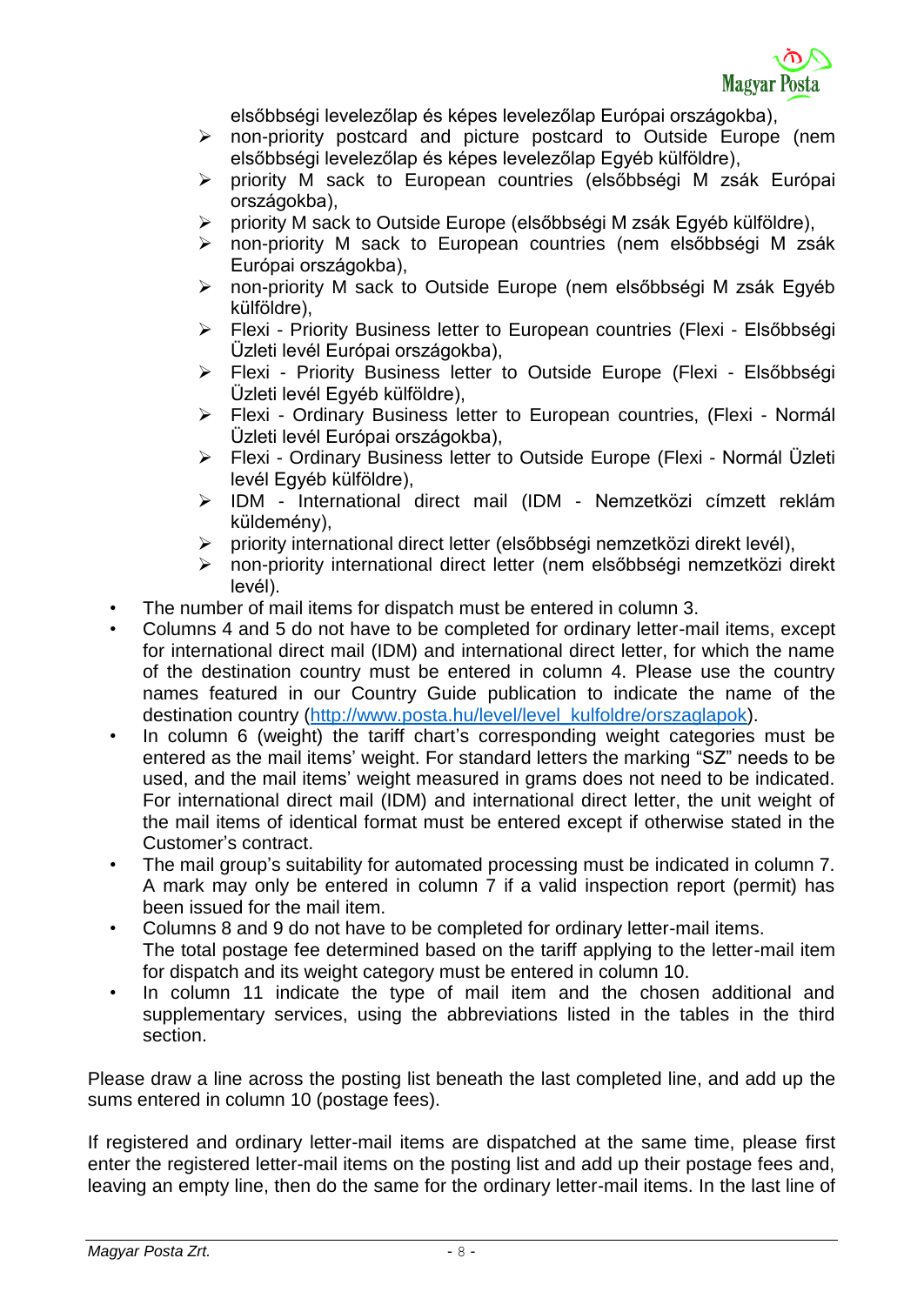

the posting list please add together the separately totalled postage fees of the registered and ordinary letter-mail items (column 10), writing the word "Összesen:" (total).

## **2.2. Logistics products**

## **2.2.1. MPL Postal Parcel**

A sample of a completed posting list for dispatching MPL Postal Parcels is given in Annex 2.

Please enter the parcels in the posting list separately in each line. First enter parcels with an insured value of over HUF 100,000 followed by uninsured but individually handled parcels (containing toxins or cremation ashes), then continuously parcels with an insured value of under HUF 100,000 and uninsured parcels.

- Column 1 serves to indicate the sequential number of the entered items, starting with 1 and continuously ascending.
- The item identifier must be entered in column 2.
- Columns 3 to 5 are for giving details of the addressee's name and address.
- In column 6 (weight) the mail items' actual weight must be written in grams.
- Column 7 does not need to be completed.
- Column 8 is for entering the mail items' declared value (in HUF) if the insurance additional service is used.
- Column 9 does not need to be completed.
- The full postage fee is to be entered in column 10.
- In column 11 the chosen additional services must be indicated using the abbreviations listed in the table in the third section. For individually handled uninsured MPL Postal Parcels containing toxins or cremation ashes, the "TK" mark must be used.

After entering the last item, please draw a line across the posting list beneath it and add up the sums entered in column 10 (postage fees).

#### **2.2.2. International postal parcel (addressed abroad) and Európa+ parcel**

Please enter all international postal parcels and Európa+ parcels in the posting list separately in each line. First enter insured parcels and then uninsured parcels.

- Column 1 serves to indicate the sequential number of the entered items, starting with 1 and continuously ascending.
- The item identifier must be entered in column 2.
- In columns 3 to 5 the addressee's name and address details must be written. Column 4 is for providing the destination country's name and column 5 is for entering the place of destination (name of town), further address details (name of street, road, square, etc. and house number) as well as any additional address details (staircase number, floor and door or flat number).
- In column 6 (weight) the mail items' actual weight must be written in grams.
- Column 7 does not need to be completed.
- Column 8 must contain: a) for international postal parcels (going abroad): the value of the item if the insured additional service is used; b) for Európa+ parcels the value of the mail item (in HUF).
- In column 9 the cash on delivery amount must be entered for cash on delivery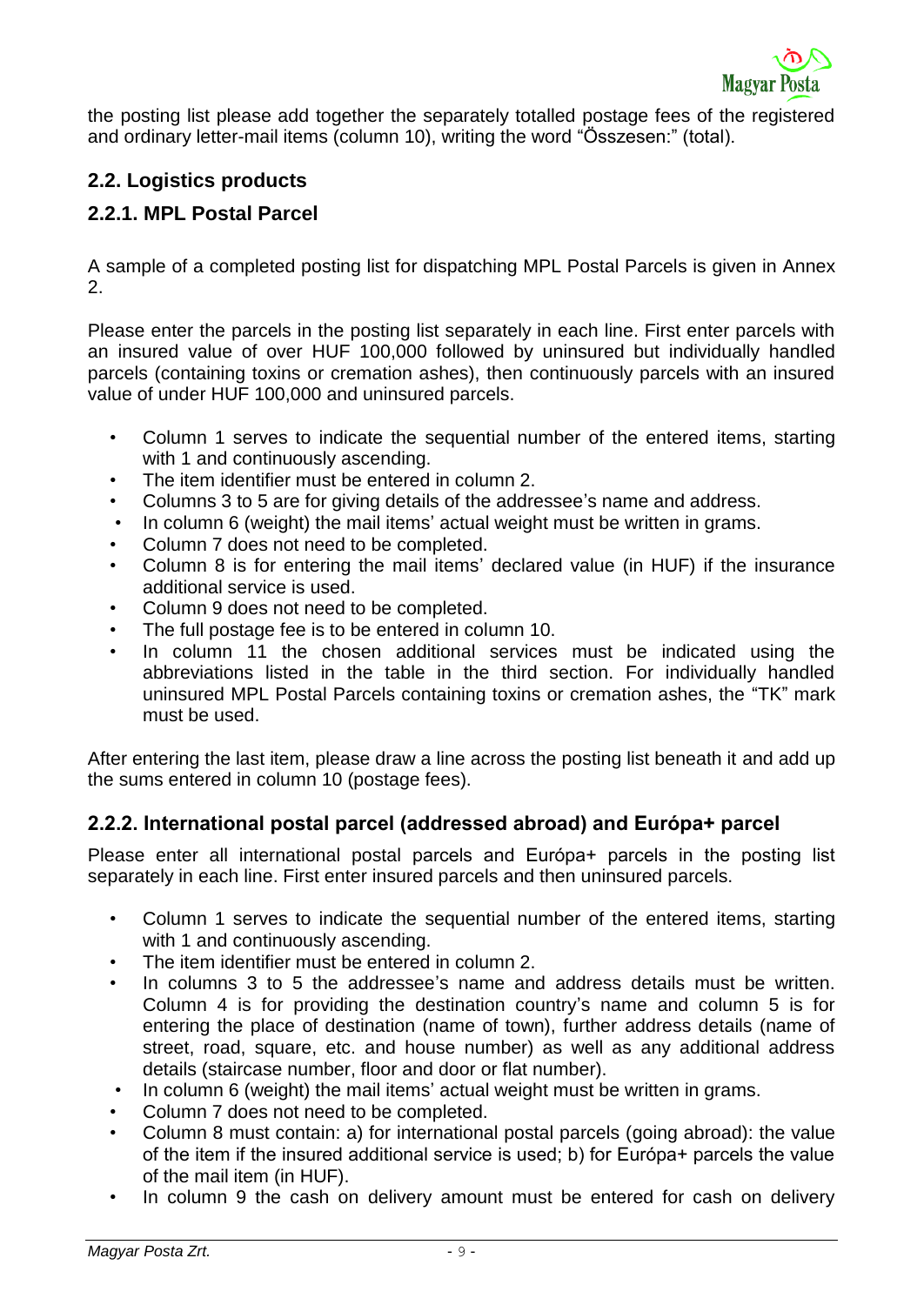

items.

- The full postage fee is to be entered in column 10.
- In column 11 the type of item and the chosen additional services must be indicated using the abbreviations listed in the tables in the third section.

After entering the last item, please draw a line across the posting list beneath it and add up the sums entered in column 10 (postage fees).

#### **2.2.3. Posta Business Pakk product family**

A sample of a completed posting list for dispatching Posta Business Pakk products is given in Annex 3.

Please enter all the parcels in the Posta Business Pakk product family in the posting list separately in each line.

- In column 1 the sequential number of the entered items must be indicated, starting with 1 and continuously ascending.
- The item identifier must be entered in column 2.
- In columns 3 to 5 the addressee's name and address details must be written.
- In column 6 (weight) the mail items' actual weight must be written in grams.
- Column 7 does not need to be completed.
- The value of the mail item (in HUF) must be entered in column 8.
- In column 9 the payment for goods amount (in HUF) must be entered for payment for goods items.
- The parcel's full postage fee must be written in column 10. If the addressee pays service is used, the column must be left blank.
- In column 11 the chosen additional services must be indicated using the abbreviations listed in the table in the third section. In the same place the following abbreviations must be entered for the types of mail item:
	- for Posta Business Pakk Plus parcels: PBPP
	- for Posta Business Pakk Economic parcels: PBPE.

For Posta Business Pakk Plus parcels the retention time chosen by the sender must also be indicated in column 11 by entering the abbreviation "ŐI" and the number of days. If the addressee pays service is used, the abbreviation "POR" must be indicated.

After entering the last item, please draw a line across the posting list beneath it and add up the sums entered in column 10 (postage fees).

#### **2.2.4. Domestic EMS express mail item**

A sample of a completed posting list for dispatching domestic and international EMS express mail items is given in Annex 4.

Please enter the EMS items in the posting list separately in each line.

- Column 1 serves to indicate the sequential number of the entered items, starting with 1 and continuously ascending.
- The item identifier must be indicated in column 2.
- In columns 3 to 5 the addressee's name and address details must be written.
- In column 6 (weight) the mail items' actual weight must be entered measured to the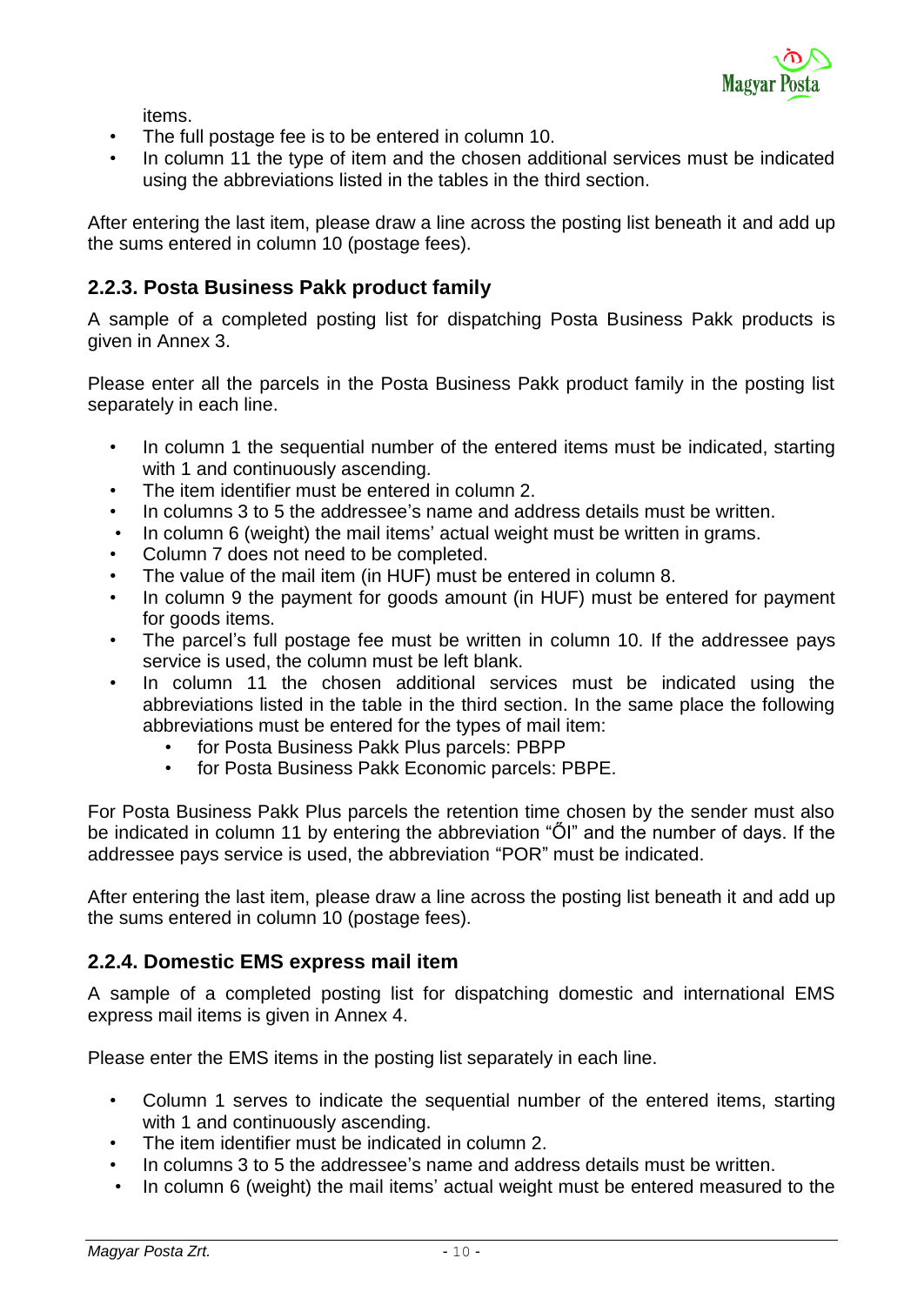

gram.

- Column 7 does not need to be completed.
- The value of the item (in HUF) must be entered in column 8.
- In column 9 the payment for goods amount (in HUF) must be entered for payment for goods items.
- The items' full postage fee is to be written in column 10. If the addressee pays service is used, the column must be left blank.
- In column 11 the type of mail item and the chosen additional services must be indicated using the abbreviations listed in the tables in the third section. If the addressee pays service is used, the abbreviation "POR" must be indicated.

After entering the last item, please draw a line across the posting list beneath it and add up the sums entered in column 10 (postage fees).

#### **2.2.5. International EMS express mail item**

Please enter the mail items in the posting list separately in each line.

- In column 1 the sequential number of the entered items must be indicated, starting with 1 and continuously ascending.
- The item identifier must be indicated in column 2.
- In columns 3 to 5 the addressee's name and address details must be written.
- In column 6 (weight) the mail items' actual weight must be entered measured to the gram.
- Column 7 does not need to be completed.
- The value of the mail item must be entered in column 8.
- Column 9 does not need to be completed as International EMS mail items cannot be sent with cash on delivery.
- The items' full postage fee is to be written in column 10.
- In column 11 the chosen additional services must be indicated using the abbreviations listed in the table in the third section.

In column 11 the type of the international EMS express mail item (Print or Pack) must be indicated as follows:

#### **Item types** (based on their nature)

- a) Document (Print): an item of an individual or personal nature which contains communication, data or information recorded in a written form to be treated as a document such as a deed, memorandum, invoice or contract (exceptions are documents with actual value, e.g. a plane ticket). Information stored on data carriers (floppy disc, CD) is also considered an item containing documents.
- b) Goods (Pack): all items which cannot be considered to be documents under the previous point a).

After entering the last item, please draw a line across the posting list beneath it and add up the sums entered in column 10 (postage fees).

If both domestic and international EMS mail items feature in the same posting list, please first enter the domestic EMS mail items on the posting list, totalling their postage fees, and then, leaving an empty line, do the same for the international EMS mail items, totalling the postage fees. In the last line of the posting list please add together the separately totalled postage fees of the domestic and international EMS mail items (column 10), writing the word "Összesen:" (total).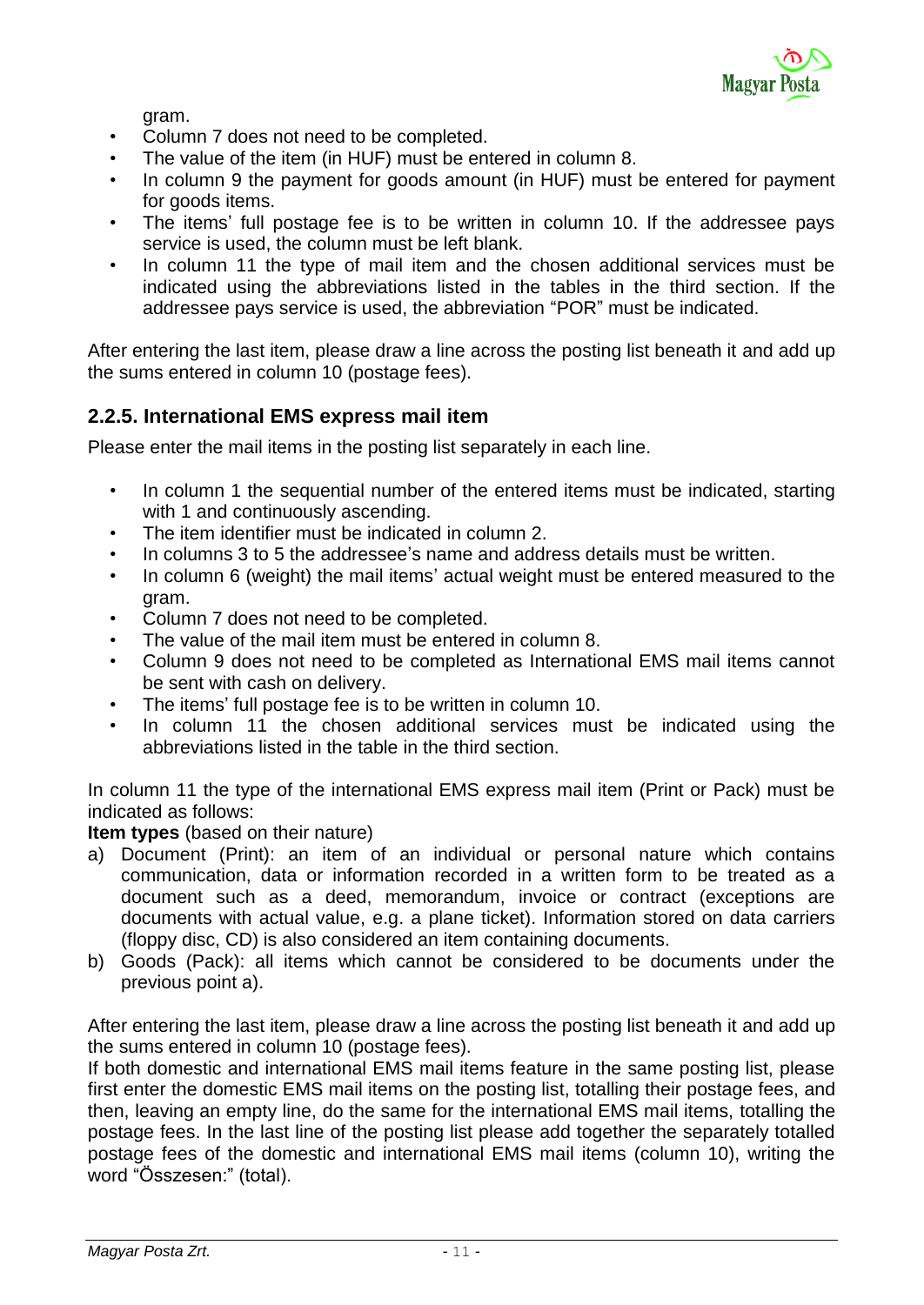

## **3. Abbreviations marking types of item and additional services**

#### **3.1. Abbreviations of types of mail item**

Please indicate the types of mail item in column 11 of the posting list using the abbreviations given in the table below in all cases. The characteristics and detailed posting conditions of all item types are specified by Magyar Posta's currently effective General Terms and Conditions for Postal Services, the General Terms and Conditions of the products concerned, and individual customer agreements.

| Type of mail item                          | <b>Short name</b> |  |
|--------------------------------------------|-------------------|--|
| Letter-mail items                          |                   |  |
| Contractual discount direct mail           | <b>KDM</b>        |  |
| Flexi - Priority Business Letter           | <b>FLEXIPRI</b>   |  |
| Flexi - Ordinary Business Letter           | <b>FLEXI</b>      |  |
| Official document                          | HIV               |  |
| M sack addressed to go abroad              | <b>MZSÁK</b>      |  |
| Letter                                     | LEV               |  |
| Postcard, picture postcard                 | LEVL              |  |
| International direct mail                  | <b>IDM</b>        |  |
| International direct letter                | <b>NDL</b>        |  |
| Literature for the blind                   | <b>VAK</b>        |  |
| Logistics products                         |                   |  |
| Domestic EMS express mail                  | <b>EMS</b>        |  |
| International EMS express mail (containing | <b>PACK</b>       |  |
| goods)                                     |                   |  |
| International EMS express mail (containing | PRINT             |  |
| documents)                                 |                   |  |
| <b>MPL Postal Parcel</b>                   | <b>PCSG</b>       |  |
| International postal parcel                | <b>NCSG</b>       |  |
| Európa+ parcel                             | <b>EUP</b>        |  |
| Posta Business Pakk Economic               | <b>PBPE</b>       |  |
| Posta Business Pakk Plus                   | <b>PBPP</b>       |  |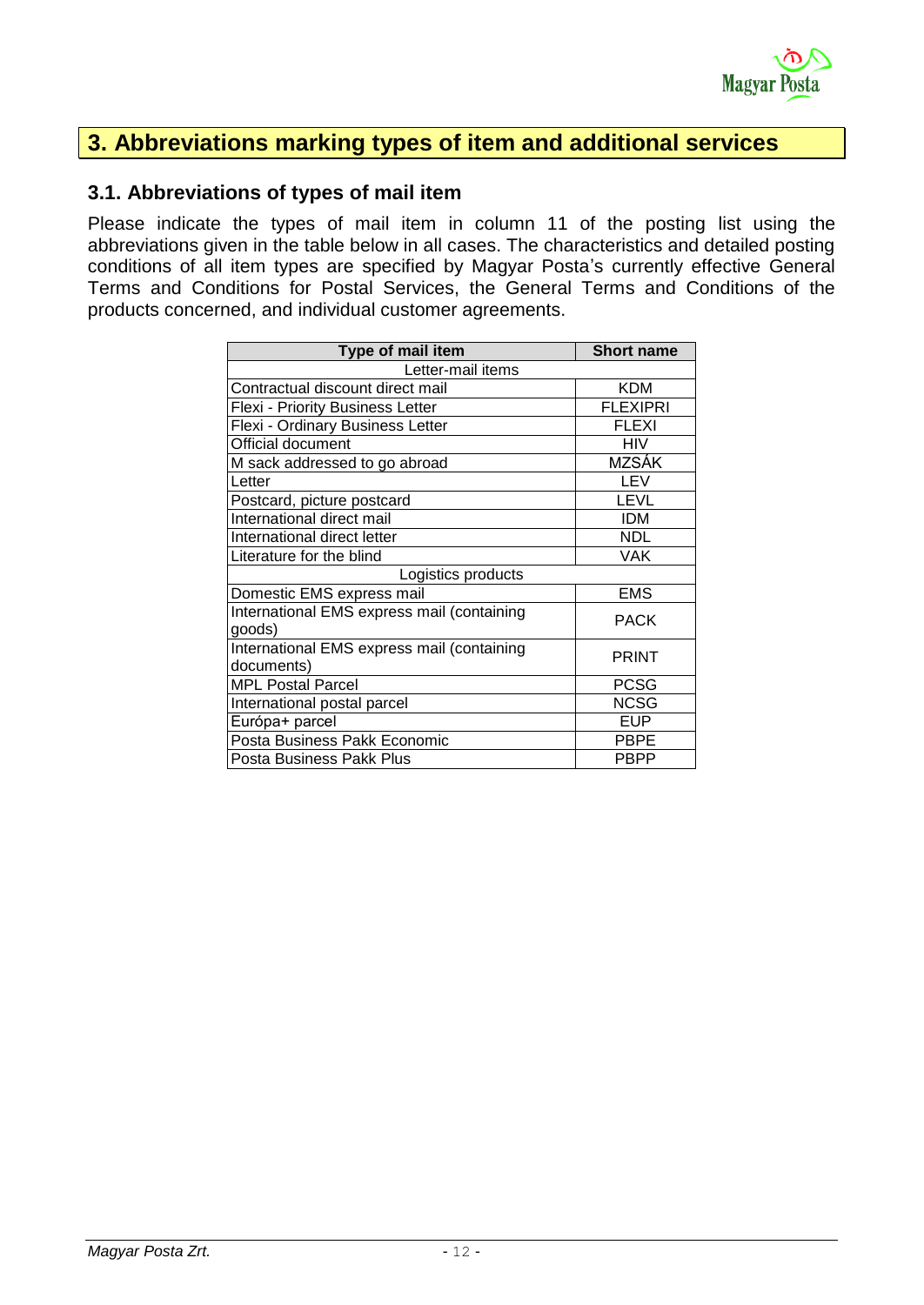#### **3.2. Abbreviations of additional services**

Please indicate the additional services and supplementary services (special methods of handling) you wish to use for each item in column 11 of the posting list in all cases, using the abbreviations given in the table below, after entering the mark for the type of mail item. The means and conditions of use of the additional and supplementary services are governed by the provisions of Magyar Posta's currently effective GTC for Postal Services and the General Terms and Conditions of the products concerned.

The available additional services for international mail items for each country are listed in the publication Country Guide, which can be accessed electronically on Magyar Posta's website [\(http://www.posta.hu/level/level\\_kulfoldre/orszaglapok\)](http://www.posta.hu/level/level_kulfoldre/orszaglapok).

| <b>Additional or supplementary services</b>                                                          | <b>Short name</b> | <b>Available with</b>                                                                                                                                                                                                                                                                                                                                                                                                                                             |
|------------------------------------------------------------------------------------------------------|-------------------|-------------------------------------------------------------------------------------------------------------------------------------------------------------------------------------------------------------------------------------------------------------------------------------------------------------------------------------------------------------------------------------------------------------------------------------------------------------------|
| 1-working-day time guarantee                                                                         | <b>IDŐ</b>        | Posta Business Pakk products                                                                                                                                                                                                                                                                                                                                                                                                                                      |
| Registered                                                                                           | AJL               | letter-mail<br>Domestic<br>items<br>(except official documents) and<br>international priority letter-mail<br>items                                                                                                                                                                                                                                                                                                                                                |
| Payment for goods                                                                                    | <b>AF</b>         | Posta Business Pakk products<br>and Domestic EMS                                                                                                                                                                                                                                                                                                                                                                                                                  |
| Delivery to addressee only                                                                           | <b>CK</b>         | Domestic<br>letter-mail<br>items,<br>Posta Business Pakk products                                                                                                                                                                                                                                                                                                                                                                                                 |
| Afternoon delivery                                                                                   | <b>DU</b>         | Posta Business Pakk Plus                                                                                                                                                                                                                                                                                                                                                                                                                                          |
| E-projection (electronic notification of addressee at<br>sender's request about dispatching an item) | ELŐ               |                                                                                                                                                                                                                                                                                                                                                                                                                                                                   |
| E-notification (electronic notification of sender about<br>delivery)                                 | ÉRT               | Domestic registered letter-mail<br>items and official documents,<br>Posta Business Pakk products,<br>domestic and international EMS<br>express mail, Európa+ parcel                                                                                                                                                                                                                                                                                               |
| Priority                                                                                             | PRI               | Domestic<br>international<br>and<br>letter-mail items (after the type<br>mark for Flexi - Priority Business<br>letter (FLEXIPRI) the mark "PRI"<br>to indicate the priority special<br>handling method does not need<br>to be indicated; for Flexi<br><b>Ordinary Business letter (FLEXI)</b><br>the priority special handling<br>method is not available and thus<br>the mark "PRI" may not be<br>indicated after the type mark),<br>international postal parcel |
| Value dependent fee (value guarantee)                                                                | ÉID               | Posta Business Pakk products                                                                                                                                                                                                                                                                                                                                                                                                                                      |
| <b>Insured</b> items                                                                                 | <b>ENY</b>        | Domestic<br>and<br>international<br>MPL<br>letter-mail items,<br>postal<br>international<br>postal<br>parcel,<br>Európa+<br>parcel,<br>parcel,<br>domestic and international EMS<br>express mail                                                                                                                                                                                                                                                                  |
| Confirmation of delivery                                                                             | KV                | Posta Business Pakk products<br>and domestic EMS express mail                                                                                                                                                                                                                                                                                                                                                                                                     |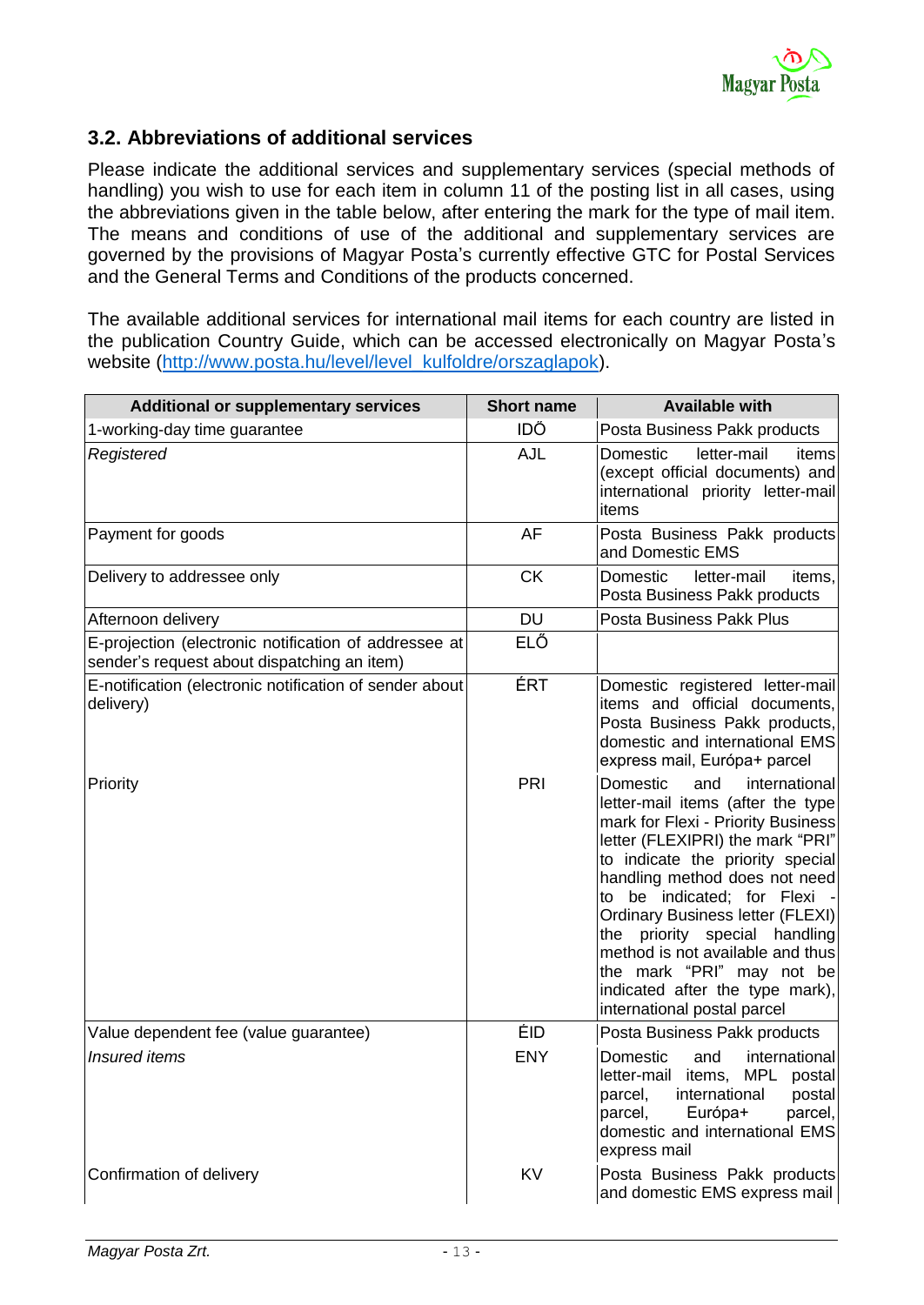

| <b>Additional or supplementary services</b>                                              | <b>Short name</b> | <b>Available with</b>                                                                                                                                                                                                |
|------------------------------------------------------------------------------------------|-------------------|----------------------------------------------------------------------------------------------------------------------------------------------------------------------------------------------------------------------|
| <b>Retention time</b>                                                                    | Öl                | Posta Business Pakk products,<br>MPL postal parcel,<br>domestic<br>EMS;<br>with<br>contract:<br>a<br>international<br>postal<br>parcel,<br>international EMS express mail,<br>Európa+ parcel                         |
| Addressee pays                                                                           | <b>CF</b>         | Posta Business Pakk products,<br>domestic EMS express mail                                                                                                                                                           |
| Postal sealing                                                                           | <b>LEZ</b>        | Domestic<br>international<br>and<br>letter-mail items, domestic and<br>international EMS express mail,<br>MPL postal parcel, international<br>postal parcel, Európa+ parcel                                          |
| Delivery to addressee in person                                                          | <b>SK</b>         | international priority letter-mail<br>items                                                                                                                                                                          |
| Saturday delivery                                                                        | <b>SZO</b>        | Posta Business Pakk products                                                                                                                                                                                         |
| Cumbersome                                                                               | <b>TER</b>        | International postal parcels                                                                                                                                                                                         |
| Advice of delivery                                                                       | <b>TV</b>         | Domestic<br>letter-mail<br>items.<br>international priority letter-mail<br>MPL<br>items,<br>postal<br>parcel,<br>international<br>postal<br>parcel,<br>domestic EMS express mail and<br>Posta Business Pakk products |
| Fragile                                                                                  | <b>TOR</b>        | MPL postal parcel, international<br>postal parcels, Posta Business<br>Pakk products, domestic EMS<br>express mail                                                                                                    |
| Delivery after payment                                                                   | <b>FKK</b>        | Domestic letter-mail items                                                                                                                                                                                           |
| Cash on delivery                                                                         | UV                | International priority letter-mail<br>international<br>items.<br>postal<br>parcel, Európa+ parcel                                                                                                                    |
| Issuing an Export Accompanying Document (KKO)<br>and presenting the mail item to customs | <b>VNY</b>        | International EMS express mail,<br>international<br>postal<br>parcel,<br>international insured letter-mail<br>item                                                                                                   |
| Issuing a Supplementary Sheet for the Export<br>Accompanying Document (KKO) form         | <b>POT</b>        | International EMS express mail,<br>international<br>postal<br>parcel,<br>international insured letter-mail<br>item                                                                                                   |
| Individual handling (e.g. mail items containing<br>toxins or cremation ashes)            | <b>TK</b>         | <b>MPL Postal Parcel</b>                                                                                                                                                                                             |
| Pick-up service from premises                                                            | <b>TEP</b>        | domestic and international EMS<br>express mail                                                                                                                                                                       |
| EMS mail sent outside the EU                                                             | <b>NEU</b>        | international EMS express mail                                                                                                                                                                                       |

When using different services, please pay particular attention to the Product Sheets of postal products and services (the General Terms and Conditions for Postal Services document describing services for each product) because different services are available for different item types within the same mail category. Also ensure that you are informed about contents excluded from postal transport or only transportable on certain conditions to prevent the rejection of services on this basis. The mark or name of all individual additional services which are not featured in this Guide must be indicated in column 11 of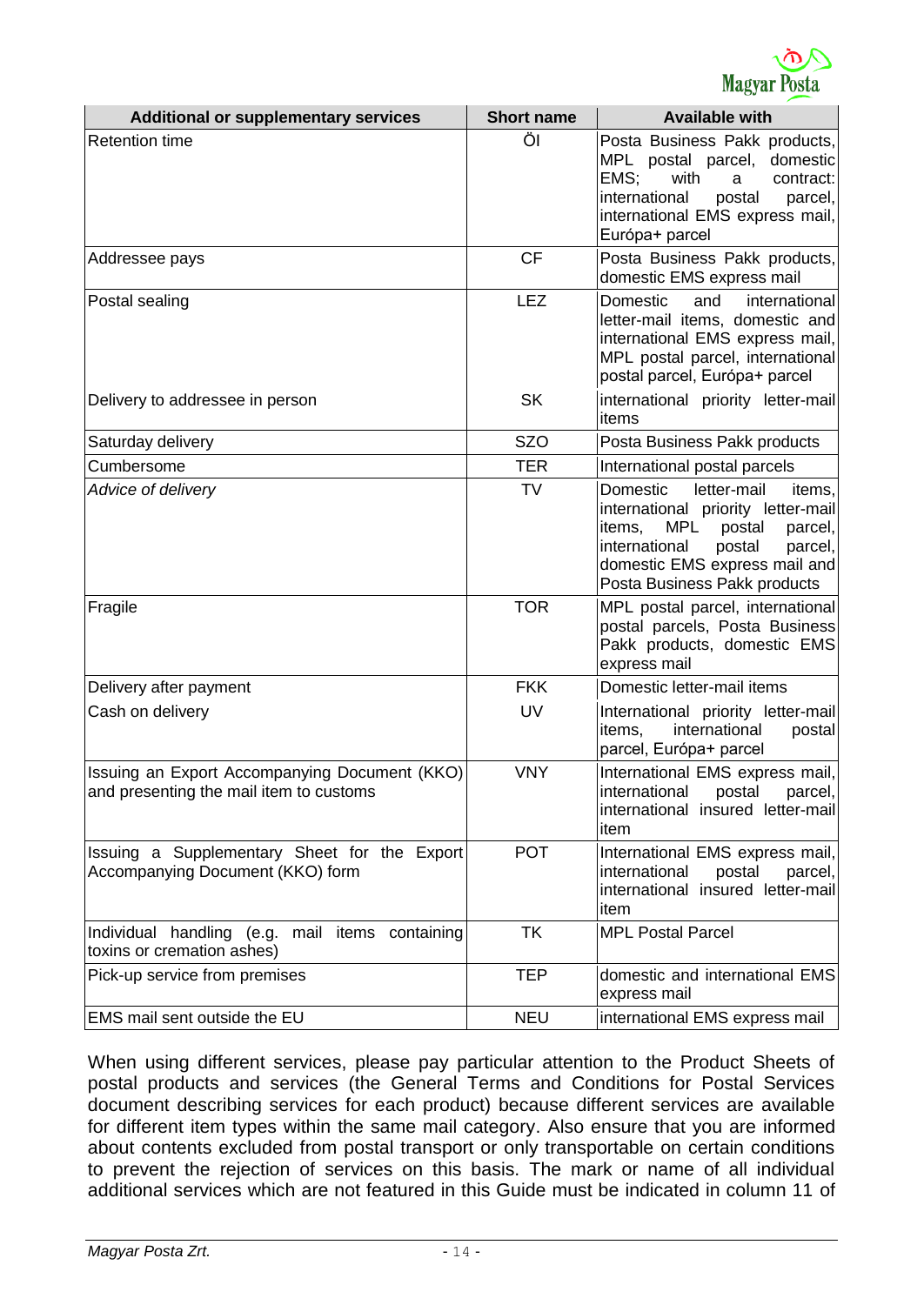the posting list.

If you wish to use the E-notification service, next to the mark "ÉRT" you must also give in column 11 the e-mail address or telephone number suitable to receive SMS text messages for sending the notification. However, indicating the notification address is not necessary if a sender regularly using the service has entered into a contract for using the E-notification service as in this case the contract contains the notification address.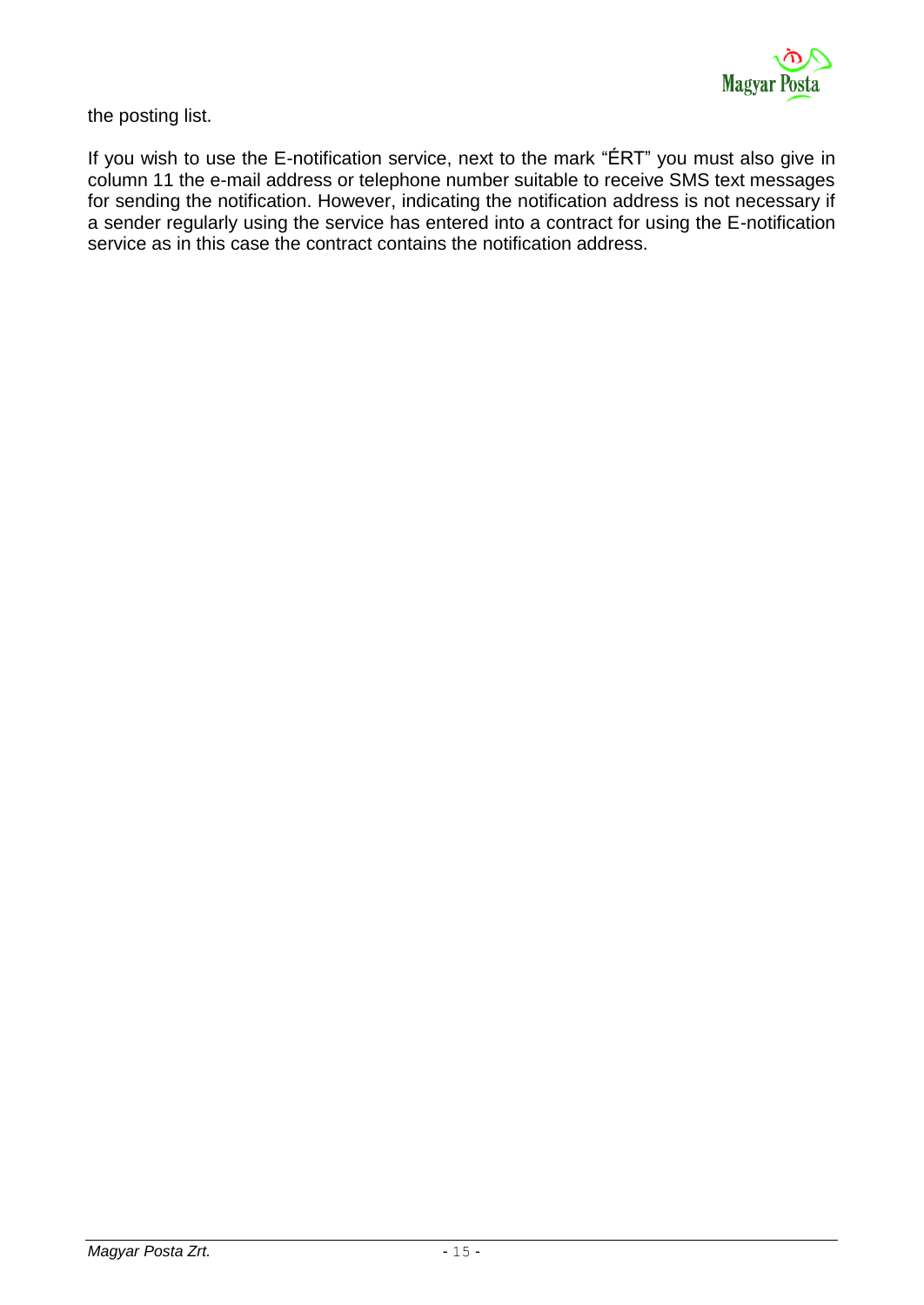

# **4. Handling discrepancies, requesting a duplicate**

#### **4.1. Handling discrepancies and irregularities**

If the postal clerk finds a discrepancy or irregularity in the posting list/dispatch book (e.g. wrong weight, incorrect pricing, illegible entries, a used additional service is not marked, the posting list includes an item that is missing or an item handed over for dispatch does not feature in the posting list), this will be corrected or adjusted if possible. With discrepancies or irregularities that cannot be corrected, the items and the posting list/dispatch book are returned to the sender in order to have them corrected or rearranged, or a new list issued.

If a discrepancy or irregularity is found that cannot be corrected by the postal clerk, the items may only be accepted if you hand over or send by fax a new posting list, or ensure packaging in accordance with the GTC for Postal Services. In the absence of this or if contents excluded from transport are involved, the mail items will not be accepted and forwarded.

If you have a contract for postage on credit or for the use of a franking machine, the provisions of your contract will prevail in handling and settling discrepancies related to the posting list/dispatch book.

Please note that at certain computerised acceptance points (IPN post offices, National Logistics Centre, International Office of Exchange), discrepancies and irregularities are handled differently from the above. There the errors and discrepancies established in the original posting list will not be corrected, and the acceptance of mail items will be acknowledged on an attachment to the posting list printed by the computer system and handed over to the sender appended to the original posting list containing the correct posting data.

#### **4.2. Duplicate posting list**

Issuing a duplicate posting list for registered mail items may only be requested at the postal service point (acceptance point) where the item was accepted for postal handling. Issuing the duplicate is subject to a charge and is available at the time of acceptance or within one year of the day following acceptance. To use this service, the original document in proof of dispatch must be shown. Duplicate copies of a posting list or dispatch book may be requested for the fee specified in the tariff chart in any number of copies within the above period of time.

Issuing a duplicate is subject to a charge and the fee is payable in cash when the duplicate is issued. If using postage on credit, the fees will be charged to the credit on the day the duplicate is issued. If a duplicate of a posting list is requested, the fee is payable for each sheet of the posting list.

Issuing a duplicate is tax exempt if the service used was also tax exempt. With services subject to VAT (such as the Posta Business Pakk product family), issuing a duplicate will also be subject to VAT.

For further information, please ask the staff at the acceptance points.